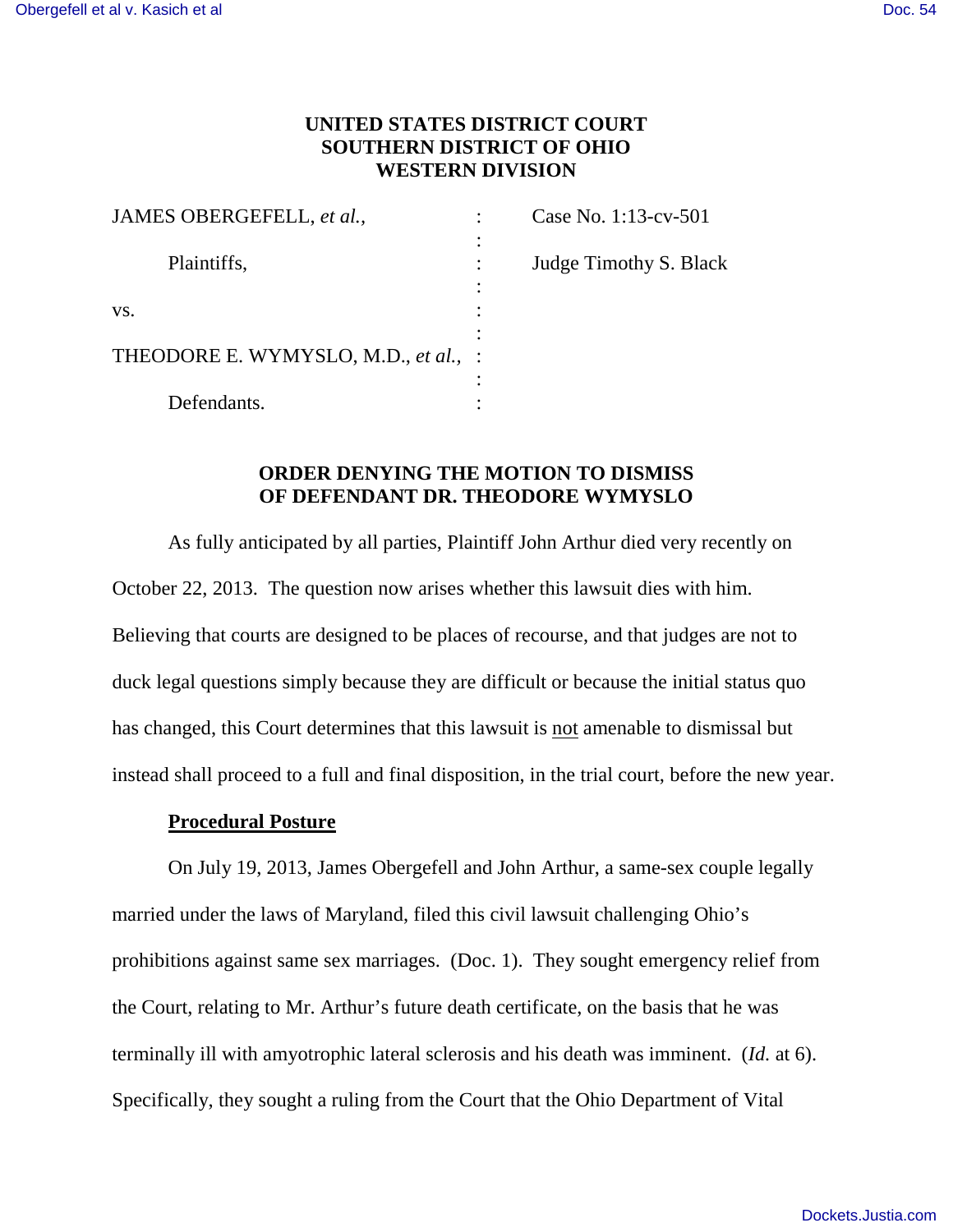Statistics be required to accept a death certificate which identified Mr. Arthur as "married" at the time of his death and listed Mr. Obergefell as his surviving "spouse." Upon complete briefing and careful analysis, the Court accepted Plaintiffs' position and entered its Order requiring that Mr. Arthur's death certificate reflect that truth that he was "married" at the time of his death. The Court found that Ohio's discrimination against recognizing same sex marriages served no legitimate state purpose, other than to discriminate against gay citizens because of their status, and therefore likely violated the promise of the federal Constitution that "No State shall make or enforce any law which shall … deny to any person within its jurisdiction the equal protection of the laws." U.S. Const. Amend. XIV. The Court found especially compelling Ohio's long-standing history of recognizing any and all out-of-state marriages, as long as they were lawful in the state where the marriage was celebrated. The Court pointed out, as examples, Ohio's willingness to recognize out of state marriages of first cousins and those of minors, even though those unions are not authorized to be performed in Ohio under its marriage laws.

About a month later, on September 3, 2013, Plaintiffs filed a first Amended Complaint, adding the claims of Plaintiff David Michener. (Doc. 24). Mr. Michener raised a similar as-applied challenge concerning the death certificate of his husband, William Ives, who died unexpectedly on August 27, 2013. (*Id*. at ¶¶ 17, 33). While Mr. Ives awaited cremation, this Court issued its second order requiring Ohio to recognize on his death certificate his same sex marriage, legally performed out of state.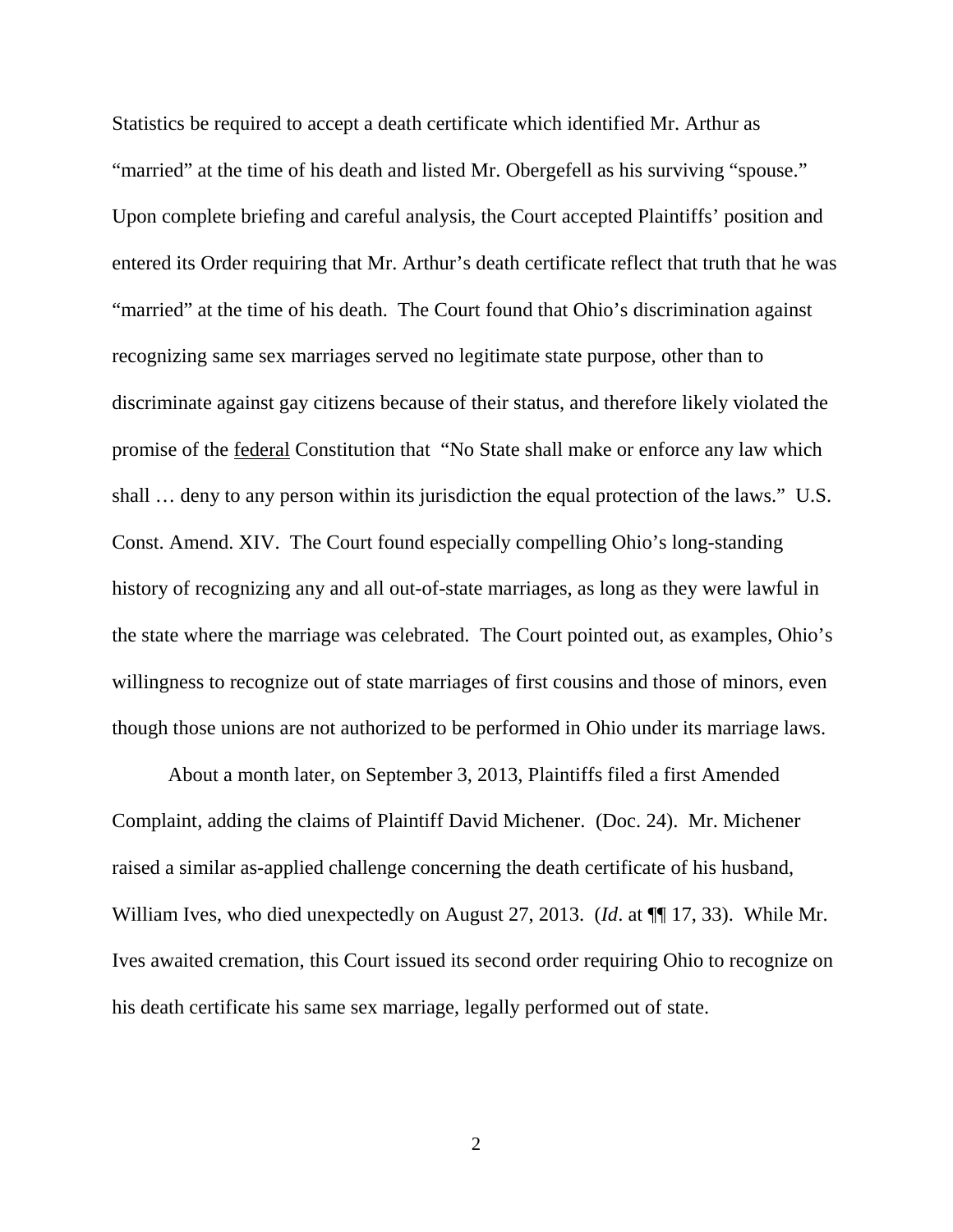On September 26, 2013, Plaintiffs filed a Second Amended Complaint, this

time adding as a plaintiff Robert Grunn, a licensed funeral director in the State of Ohio.<sup>[1](#page-2-0)</sup> (Doc. 33). Mr. Grunn seeks to brings claims challenging the constitutionality of Ohio's same sex marriage prohibitions, both on his own behalf, and on behalf of

future clients, who are surviving spouses of deceased same-sex married partners. (*Id.)*

 $\overline{a}$ 

As a funeral director, one of Mr. Grunn's responsibilities is to originate death certificates. To do this, he collects personal information from the next of kin of the deceased, including whether the deceased was married, single, widowed, or divorced; and, if married, he collects the surviving spouse's name. Mr. Gunn then he enters the information into the Electronic Death Registration System ("EDRS") maintained by the Ohio Department of Health.

Mr. Grunn provides his clients with certified copies of their loved ones' death certificates, which are used to, among other things, receive life insurance payouts, claim social security survivors benefits, administer wills, and deed automobiles, real estate, and other property. Due to grief and inexperience with death, his clients often do not realize the importance of death certificates until after he has filed them and returned certified copies.

Mr. Grunn must sign every death certificate he originates, and he knows that if he purposely makes a false statement within a death certificate he may face criminal penalties.

Nevertheless, Mr. Grunn declares under oath that the next time he originates a death certificate for a decedent who was legally married to a same-sex spouse in another state, he intends to list the decedent as "married" and to list the surviving partner as the decedent's "spouse."

By doing so, Mr. Grunn fears that Ohio will initiate a criminal prosecution of him for purposely making a false statement on a death certificate.

Mr. Grunn files approximately 40 death certificates per month, and his business is growing. He has already served two same-sex couples married in other jurisdictions, including Mr. Obergefell and Mr. Arthur, and Mr. Obergefell plans to refer his friends to Mr. Grunn in the future. Mr. Grunn is gay himself, and he runs his business from the previous site of Carol's On Main, a gay-friendly bar, apparently well-known within the Cincinnati gay community. (*See* Docs. 33, 34-1, and 48-1).

<span id="page-2-0"></span><sup>&</sup>lt;sup>1</sup> The following allegations appear in Plaintiffs' Second Amended Complaint (Doc. 33) and the declarations of Mr. Grunn (Doc. 34-1) and Mr. Obergefell (Doc. 48-1). The declarations are appropriately considered in ruling on Dr. Wymyslo's motion, as "it is within the trial court's power to allow or to require the plaintiff to supply, by amendment to the complaint or by affidavits, further particularized allegations of fact deemed supportive of plaintiff's standing." *Warth v. Seldin*, 422 U.S. 490, 501 (1975).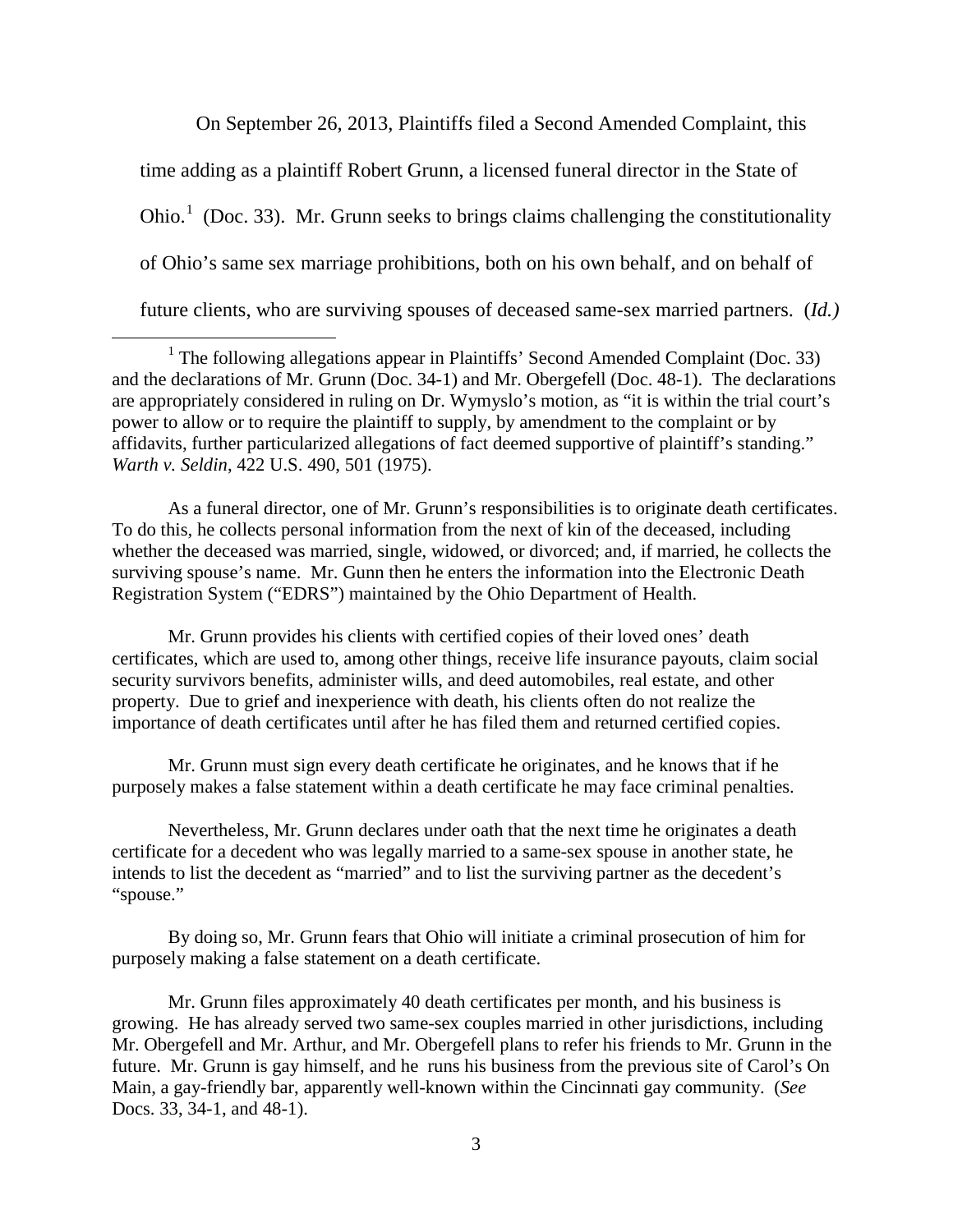#### **ANALYSIS**

Shortly after the death of John Arthur, the state Defendant has moved to dismiss the claims against him. The state argues that Plaintiff Grunn lacks authority to pursue this lawsuit, either on his own behalf or on behalf of future same sex marriage widows or widowers. The legal attack raises hard questions regarding sophisticated legal concepts like standing and ripeness. In simplified sum, Defendant argues that now that Messers. Arthur and Ives have died, there exists no live controversy for the Court to adjudicate and that Mr. Grunn's attempt to take up the challenge is without legal basis. Upon close review and careful analysis, the Court disagrees.

### **A. First-Party Claim**

A plaintiff cannot sue based on "a generalized grievance against [assertedly] illegal government conduct[.]" *United States v. Hayes*, 515 U.S. 737, 743 (1995). "The rule against generalized grievances applies with as much force in the equal protection context as in any other." *Id.* at 743-44 (recognizing that the injury from discrimination relates to the person actually denied equal treatment); *see also Parker v. Ohio*, 263 F. Supp. 2d 1100, 1103 (S.D. Ohio 2003).

Therefore, to properly plead a first-party claim on his own behalf, Mr. Grunn must allege that he himself has actually suffered the deprivation of constitutional rights alleged in the Complaint. *See, e.g., LaFountain v. Harry*, 716 F.3d 944, 950 (6th Cir. 2013); *Loesel v. City of Frankenmuth*, 692 F.3d 452, 461 (6th Cir. 2012).

On the record before this Court, Mr. Grunn has not met these requirements as he fails to plead a violation of his own right to equal protection of law, or any other claim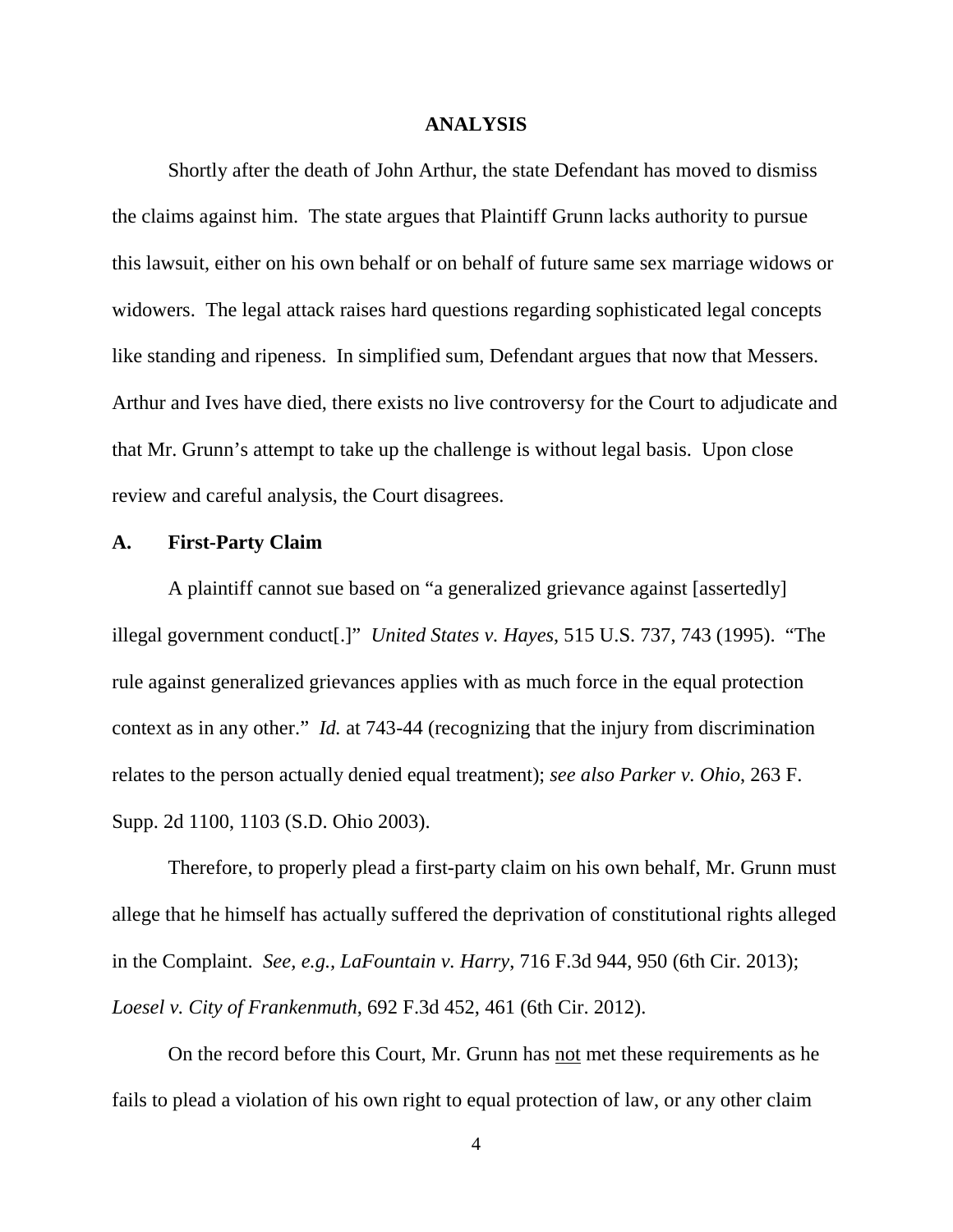based on a violation of his own constitutional rights. The only claim brought in the Second Amended Complaint is a 42 U.S.C. § 1983 claim based on the alleged violation of the constitutional rights of same-sex couples married in other jurisdictions. Mr. Grunn is not asking for relief that will remedy any alleged unconstitutional treatment that he himself has suffered at the hands of anyone acting under color of state law.

Consequently, Mr. Grunn has failed to meet pleading requirements to state a claim on his own behalf, and his attempt to do so must be dismissed.

#### **B. Third-Party Claim**

But Mr. Grunn also seeks to bring claims on behalf of his clients and future clients, whose rights to equal protection of law (and to due process of law) are allegedly violated by Ohio's prohibitions against recognition of same sex marriages.

## **1. Article III Standing**

"The doctrine of standing serves to identify those disputes which are appropriately resolved through the judicial process." *Whitmore v. Arkansas*, 495 U.S. 149, 154 (1990). The doctrine is an evolving body of law with its "core component" being "the case-orcontroversy requirement of Article III," but "some of its elements express merely prudential considerations that are part of judicial self-government." *Lujan v. Defenders of Wildlife*, 504 U.S. 555, 559 (1992). As Justice Scalia explained in *Lujan*:

Over the years, our cases have established that the irreducible constitutional minimum of standing contains three elements. First, the plaintiff must have suffered an injury in fact – an invasion of a legally protected interest which is (a) concrete and particularized; and (b) actual or imminent, not conjectural or hypothetical. Second, there must be a causal connection between the injury and the conduct complained of – the injury has to be fairly traceable to the challenged action of the defendant, and not the result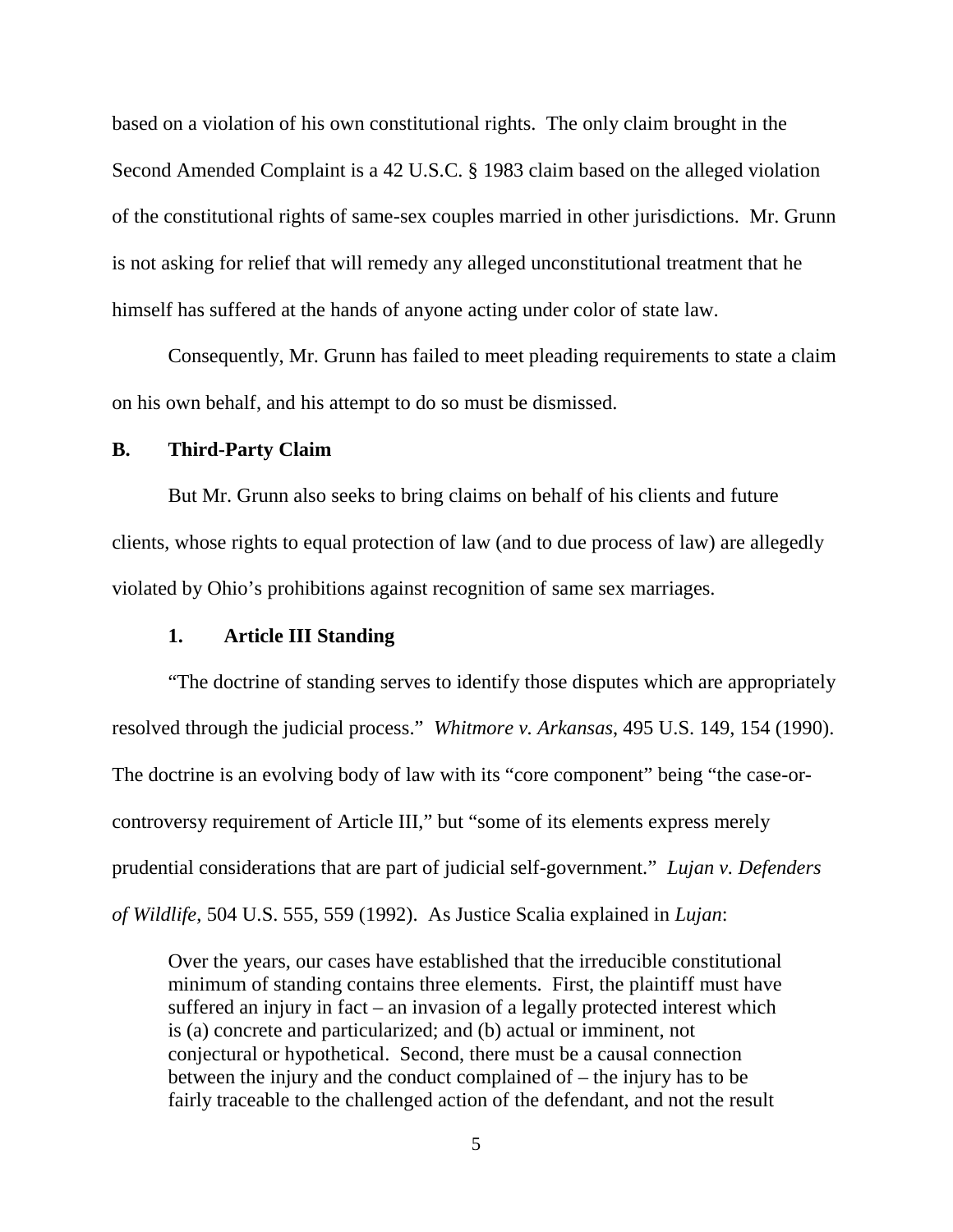of the independent action of some third party not before the court. Third, it must be likely, as opposed to merely speculative, that the injury will be redressed by a favorable decision.

*Id.* at 560-61. Mr. Grunn satisfies all three of these elements.

#### **a. Injury in Fact**

Mr. Grunn alleges that the injury he endures is a well-founded fear of criminal prosecution.

Fear of criminal prosecution is one category of injury recognized under the standing doctrine, and "one does not have to await the consummation of threatened injury to obtain preventative relief." *Babbit v. United Farm Workers Nat. Union*, 442 U.S. 289, 298 (1979) (internal citation omitted). More specifically, according to the Supreme Court, "[i]t is not necessary that the plaintiff first expose himself to actual arrest or prosecution to be entitled to challenge the statute that he claims deters the exercise of his constitutional rights." *Id.* (internal citation omitted). Instead, to state a claim based on fear of criminal prosecution, Mr. Grunn must show that he was or is threatened by prosecution, or that a prosecution is likely, or that it is at least remotely possible. *Id.* at 298-99.

In *Babbit*, the Supreme Court determined that the farm worker plaintiffs had standing to challenge a state statute criminalizing the use of false statements to dissuade consumers from buying products, even though the plaintiffs had no intention of making false statements, but had engaged in consumer publicity campaigns in the past and intended to continue boycott activities in the future. *Id.* at 301-02. The Court found standing on the theory that the potential for prosecution impeded the full exercise of the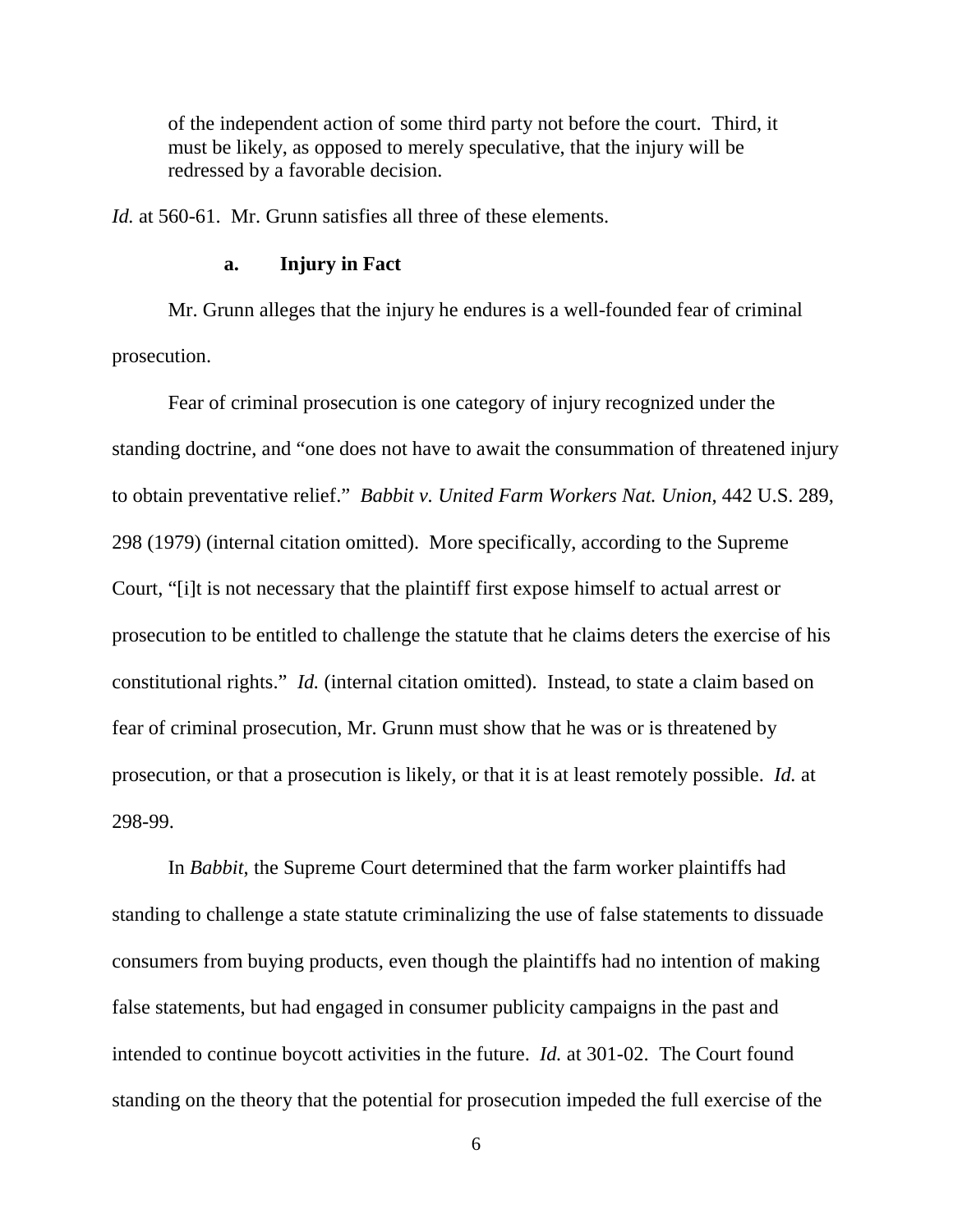workers' First Amendment rights -- despite the government's insistence that the "criminal penalty provision ha[d] not yet been applied and may never be." *Id.* at 302. The Court found that the threat of criminal prosecution was "not imaginary or wholly speculative" and that "the State ha<sup>[d]</sup> not disavowed any intention of invoking the criminal penalty provision." *Id.*

The same is true here. Mr. Grunn fears prosecution under a statute that the State of Ohio has declined to disavow the intention to enforce against him. The statute giving rise to the injury specifically targets funeral directors, Mr. Grunn has submitted evidence showing perceptible harm, his prosecution is possible, and he has expressed the intent to continue engaging in conduct that could trigger a prosecution. In fact, because of Mr. Grunn's expressed intent to continue recognizing out-of-state gay marriages on death certificates, the threat he faces is even less "imaginary or wholly speculative" than the one faced by the farm workers in *Babbit*, who had no intention of violating the statute in question. Moreover, that the threat Mr. Grunn faces is neither imaginary nor speculative is also demonstrated by the fact that Defendant Dr. Camille Jones shares the same fear of prosecution. (Doc. 10 at  $\P$ [ $\!\!\!\!\!\!/$  7, 11).

Thus, Mr. Grunn has evidenced the first prerequisite to Article III standing.

#### **b. Fairly Traceable to Challenged Action**

Standing also requires "a causal connection between the injury and the conduct complained of – the injury has to be fairly traceable to the challenged action of the defendant, and not the result of the independent action of some third party not before the court." *Lujan*, 504 U.S. at 560.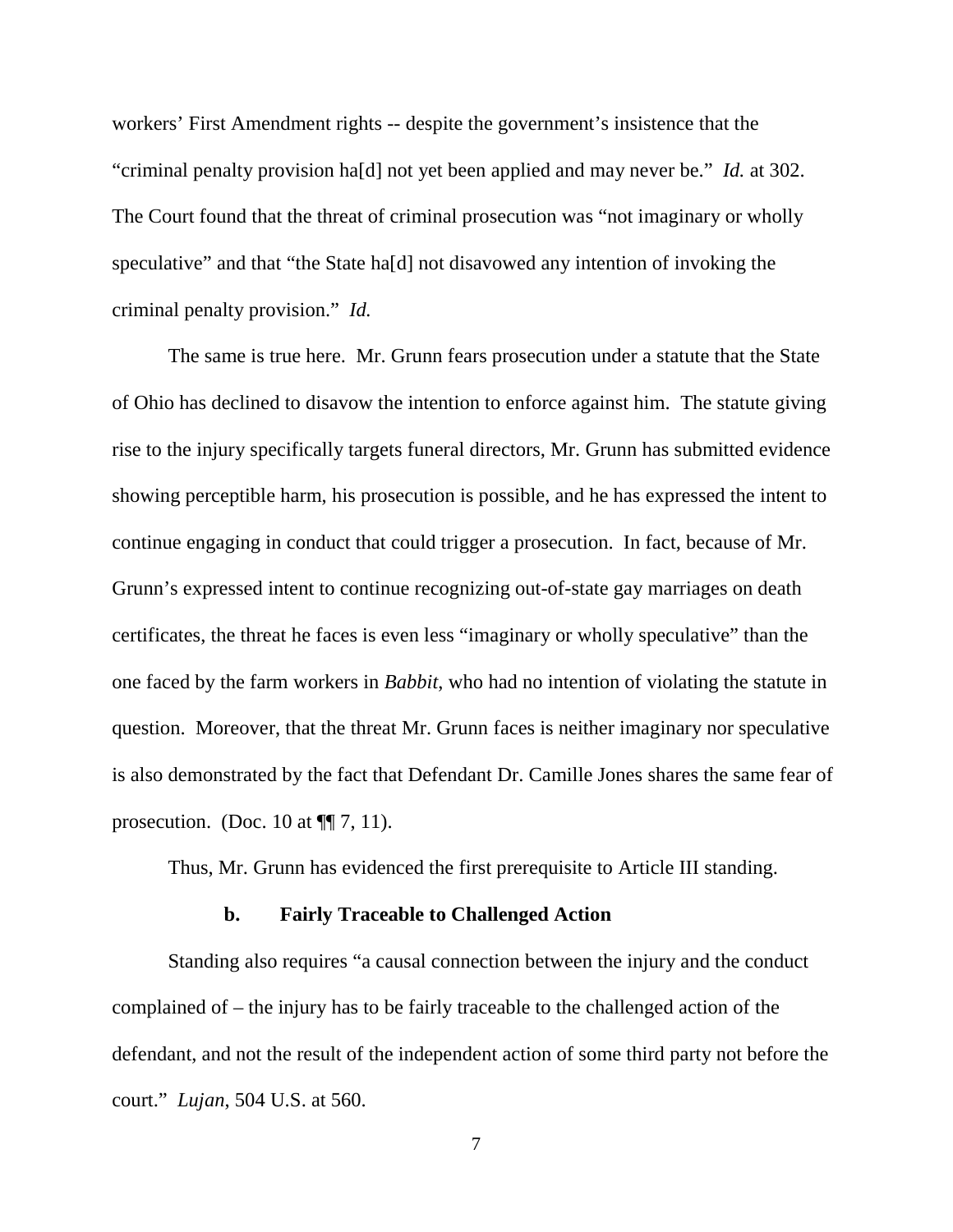Mr. Grunn's fear of prosecution is fairly traceable to Dr. Wymyslo. Mr. Grunn has a duty to originate death certificates by collecting the personal information of decedents and then registering that information with the Ohio Department of Health. Ohio Rev. Code § 3705.16(B). If he "purposefully make[s] any false statement" on a death certificate, he could be prosecuted and, if convicted, incarcerated for up to five years and fined up to \$10,000. Ohio Rev. Code. §§ 3705.29(A)(1), 3705.99(A). Under Ohio law, "all prosecutions and proceedings by the Department of Health for the violation of section[…] 3705.29[…] of the Revised Code[…] shall be instituted by the director of health," *i.e.*, Dr. Wymyslo. Ohio Rev. Code § 3701.57.

Mr. Grunn's fear of prosecution is also fairly traceable to Ohio's marriage laws, which are the basis for his belief that Dr. Wymyslo will see his recognizing of out-ofstate gay marriages on death certificates as purposefully making false statements on those death certificates in violation of Ohio law.

Thus, Mr. Grunn has met the second prerequisite for Article III standing.

#### **c. Likely to be Redressed**

Finally, to accomplish Article III standing, Mr. Grunn's injury must be capable of being redressed by this Court. *Lujan*, 504 U.S. at 561. This requirement is satisfied because if this Court were to make its temporary injunction permanent, and issue a declaratory judgment setting out Mr. Grunn's rights with regard to filling out death certificates for decedents who were in out-of-state same-sex marriages, his fear of prosecution would disappear (if sustained upon appeal).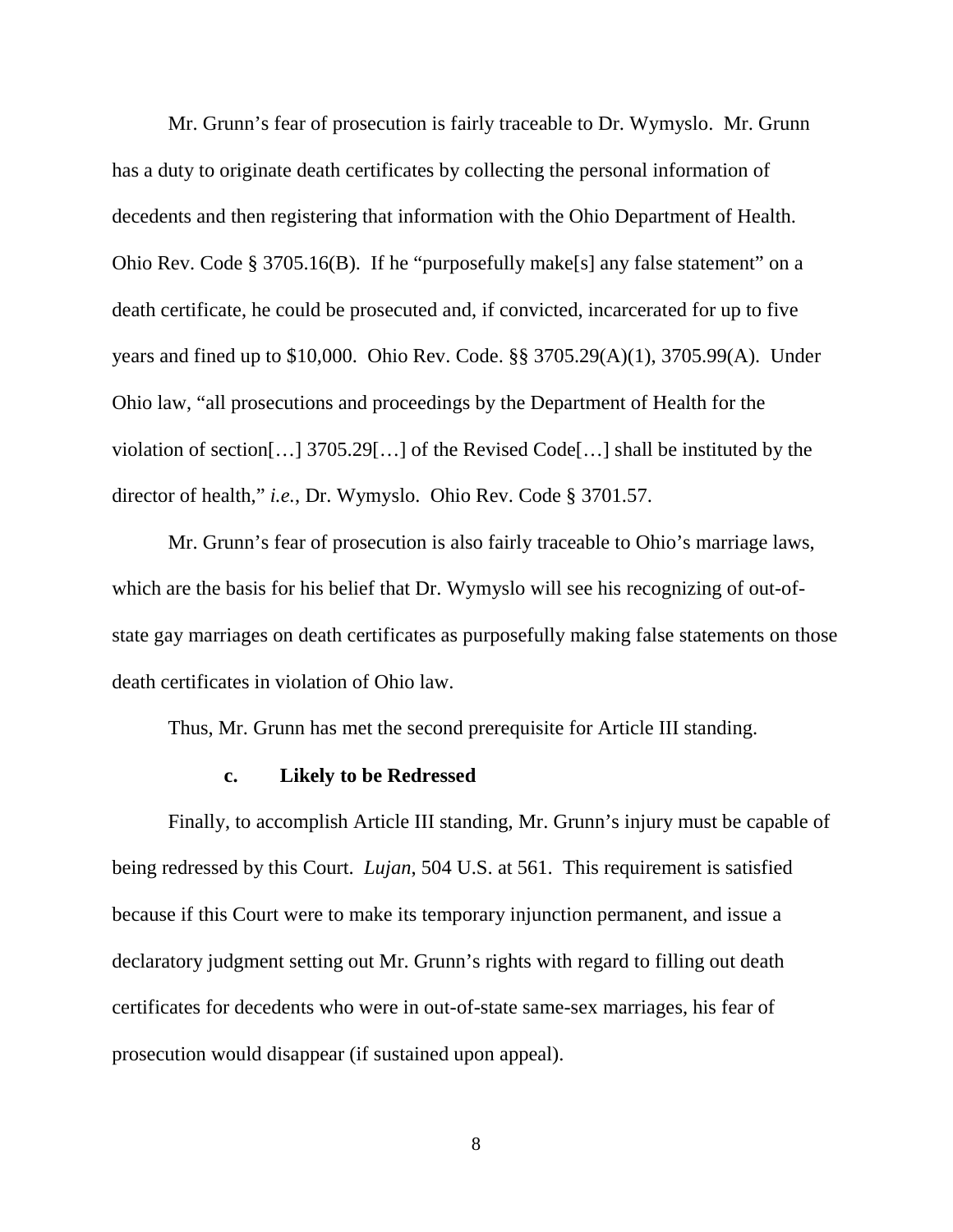Based on the foregoing, Mr. Grunn has adequately satisfied all the Article III standing requirements.

#### **2. Third-Party Standing**

"Ordinarily, one may not claim standing […] to vindicate the constitutional rights of some third party." *Singleton v. Wulff*, 428 U.S. 106 (1976). However, this general rule can be overcome where a plaintiff (1) "shows that he himself is injured by its operation," *Barrows v. Jackson*, 346 U.S. 249, 255 (1953), (2) "has a close relationship with the person who possesses the right," and (3) where "there is a hindrance to the possessor's ability to protect his own interests." *Kowalski v. Tesmer*, 543 U.S. 125, 129- 130 (2004). As established above, Mr. Grunn has demonstrated a cognizable injury, and, as discussed below, he is able to satisfy the remaining two elements as well.

#### **a. Close Relationship to Possessors of Right**

The reason courts require "a close relationship" is to ensure that the challenger has the "appropriate incentive to challenge (or not challenge) governmental action and to do so with the necessary zeal and appropriate presentation." *Id.* at 129. The question thus arises whether Mr. Grunn has the appropriate incentive to challenge Ohio's same sex marriage ban and whether he will pursue that challenge appropriately and zealously. That is not a hard question, here.

In *Craig v. Boren*, 429 U.S. 190 (1976), the Supreme Court found that a licensed vendor of 3.2% beer properly possessed third-party standing to vindicate the rights of all 18 to 21 year-old men who might have wanted to purchase beer from her. Much like Mr. Grunn, she was "obliged to either heed the statutory discrimination […] or disobey the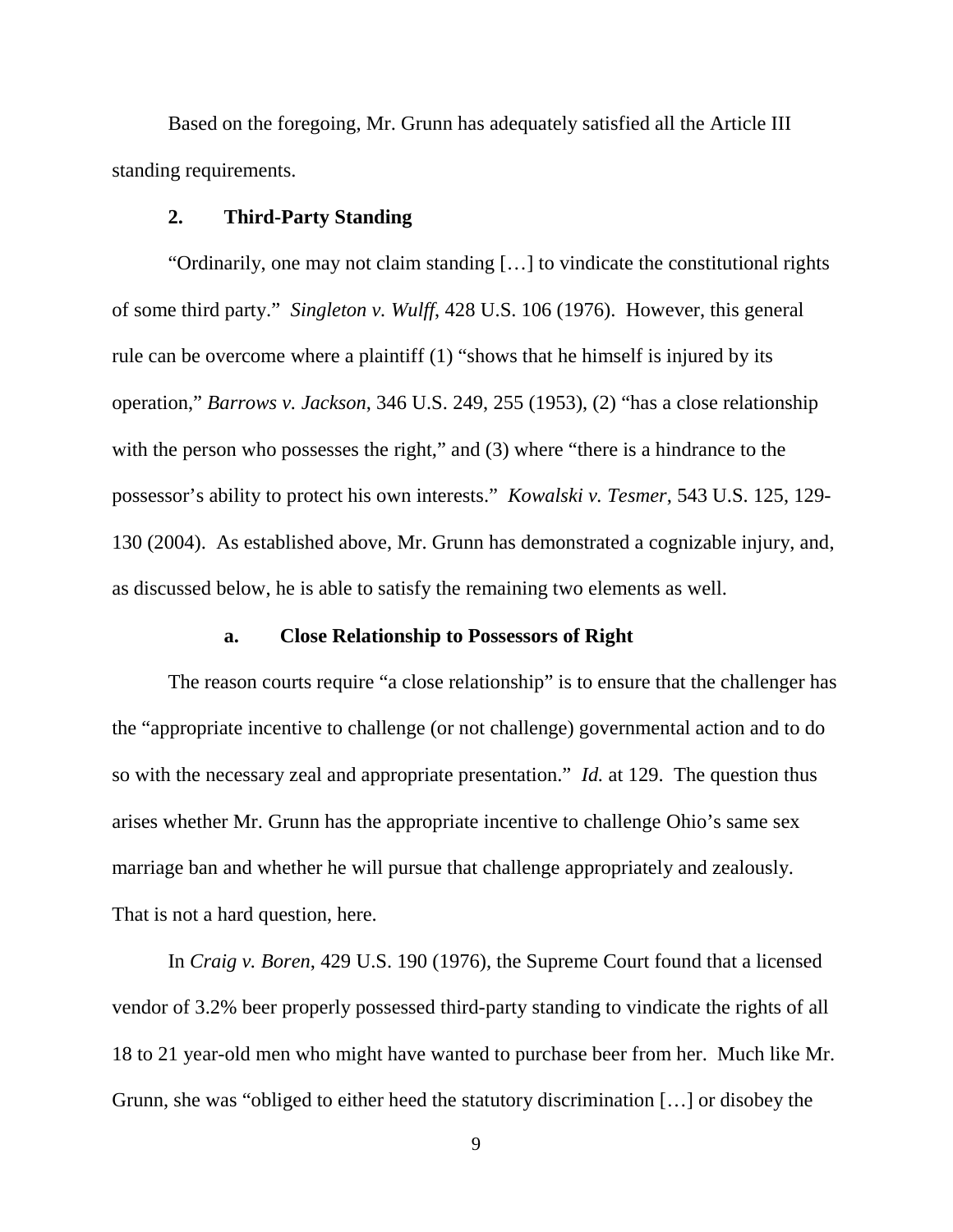statutory command and suffer […] sanctions." *Id.* at 194. Such challengers are "entitled to assert those concomitant rights of third parties that would be diluted or adversely affected should [the challenger's] constitutional challenge fail and the statutes remain in force." *Id.* at 195.

In challenging the close relationship alleged by Plaintiffs, Defendants rely on *Kowalski*'s holding that "no relationship at all" existed between the putative plaintiff attorneys in that case and the "hypothetical future clients" whose rights they were seeking to represent. 543 U.S. at 125, 131. *Kowalski* and similar cases have little application to the case at hand, however, as the parties whose rights Mr. Grunn is attempting to vindicate are not "hypothetical future clients," but rather are members of a specific population from a community of which Mr. Grunn himself is a part, and other members of which have retained his services in the past, and additional members of which will without question continue to retain his services in the future. At the time of the filing of the Second Amended Complaint, Mr. Grunn alleged that he had already served at least one same-sex couple married in another jurisdiction, and the fact that Mr. Arthur and Mr. Obergefell have retained him since that time further evidences the obvious likelihood that similarly situated couples will continue to do so in the future.

Mr. Grunn's clients rely on him to originate and register death certificates. They do not have access to the state EDRS, nor do they have the statutory authority to register deaths with the local registrar of vital statistics. Mr. Grunn's clients are completely reliant on him to fulfill this function. The services of a funeral director, unlike those of an attorney, are services every one of us will inescapably require one day. The attorneys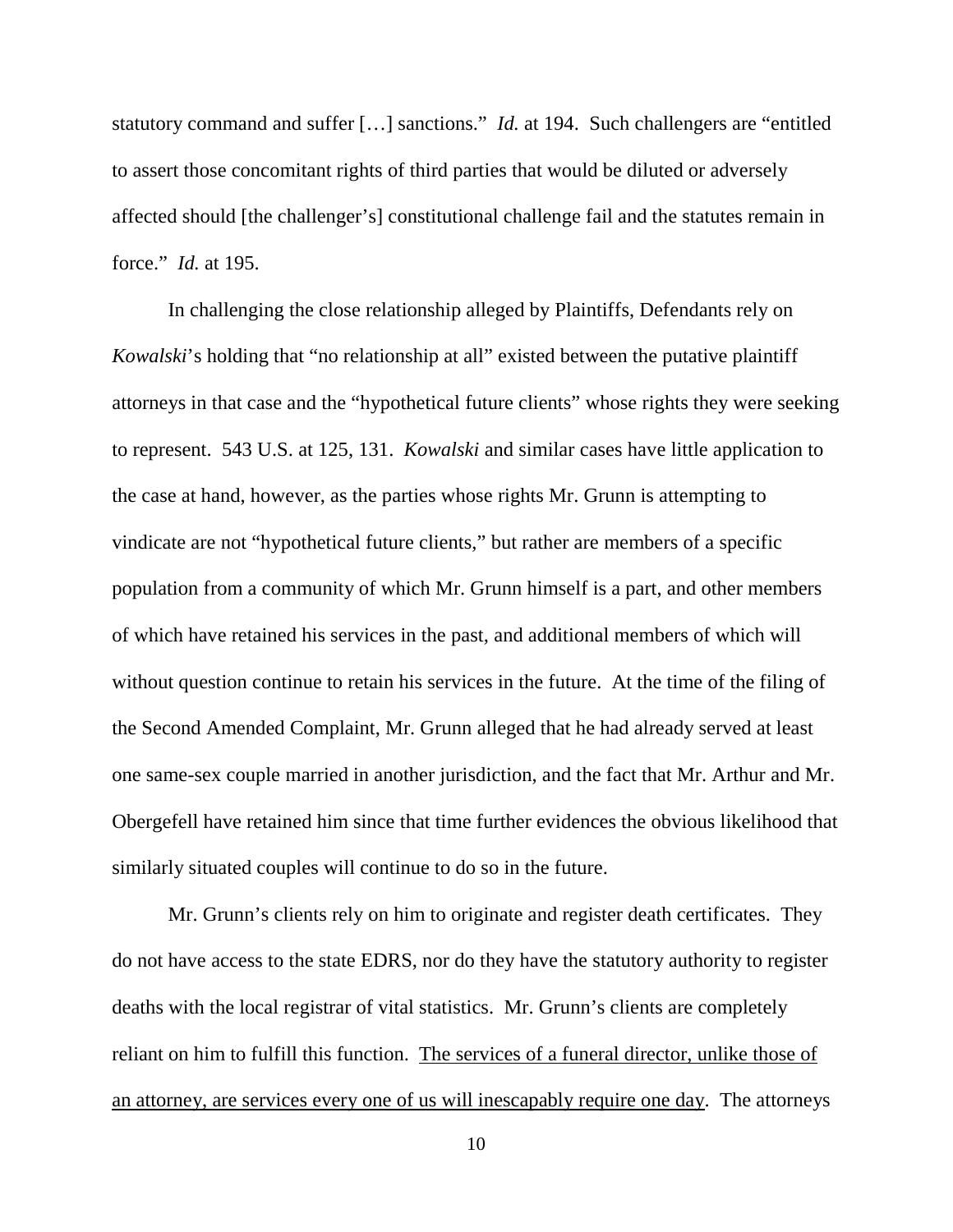in *Kowalski*, however, could not demonstrate a close relationship (or indeed any relationship) with hypothetical future clients who might never retain their services at all. Conversely, Mr. Grunn can evidence a close relationship with future clients, given that he is acquainted with same-sex couples legally married in other states who wish to have their Ohio death certificates reflect their marriages, he has already worked with multiple such clients professionally, Mr. Obergefell will be referring his friends to Mr. Grunn, and Mr. Grunn is a gay man running his business from the site of a former gay bar. Clearly, Mr. Grunn's relationship to this constituency is neither prospective nor hypothetical but rather current and certain to continue.

 Given his own position as both a member of the gay community and a professional serving it, Mr. Grunn has not only a reasonable certainty that similarly situated clients will inevitably continue to retain his services, but also a clear personal investment in challenging the unconstitutional discrimination alleged in this case "with the necessary zeal and appropriate presentation." *Kowalski*, 543 U.S. 125 at 129. In fact, Mr. Grunn is uniquely situated to be responsive to the very concerns the "close relationship" requirement is designed to address.

#### **b. Hindrance to Possessors' Ability to Protect Their Own Interests**

For Mr. Grunn to have third-party standing, his clients must be hindered in some way from "litigating their rights themselves." *Smith v. Jefferson Cnty. Bd of Sch. Comm'rs*, 641 F.3d 197, 207 (6th Cir. 2011). If there is some "genuine obstacle" to a third party's own standing, "the third party's absence from court loses its tendency to suggest that his right is not truly at stake, or truly important to him, and the party who is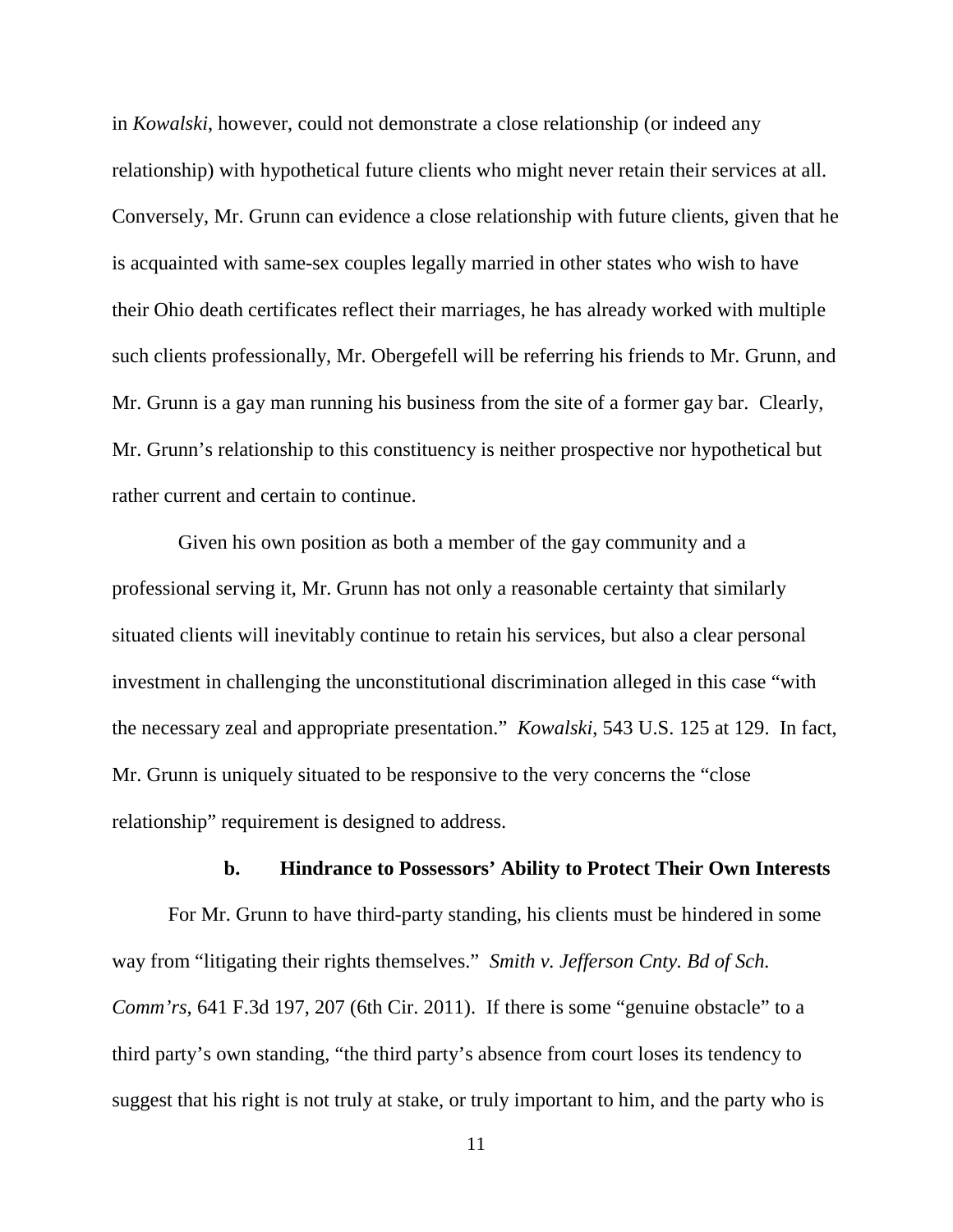in court becomes by default the right's best available proponent." *Singleton*, 428 U.S. at 116.

In *Craig*, the obstacle faced by the affected class was their fluid membership – the young men lost their live claims upon turning twenty-one. 429 U.S. at 194. Thus, "if the assertion of the right is to be representative […] there seems little loss in terms of effective advocacy from allowing its assertion by [the licensed vendor]." *Id*. In other words, the obstacle was that the first-party claims were "imminently moot," *Smith*, 641 F.3d at 209, just as they are here.

In the Second Amended Complaint, Mr. Grunn explains that he entered the case because "[b]y approaching the issue through his perspective, there [would] be no potential mootness argument that could stop the litigation upon the death of John Arthur." (Doc. 29 at 2). This is a recognized obstacle to an injured party's ability to vindicate his or her own constitutional rights. *See*, *e.g.*, *Craig*, 429 U.S. at 194. Moreover, Mr. Arthur was exceptional in his ability to bring this suit. He was dying of a terminal illness, and his slow decline allowed him and Mr. Obergefell to thoughtfully forecast, plan, and litigate their rights to be treated equally on the death certificate.

The second-added Plaintiff, Mr. Michener, presents a more common case in that he was surprised (actually stunned) by his husband's death. Mr. Michener was only able to vindicate his rights on such short notice because there was a live case he could join, lawyers who had prepared the issue, and a temporary restraining order already in place. Had that not been the case, Mr. Michener would have had to find an attorney who could prepare the necessary briefing, file a motion for a temporary restraining order, and obtain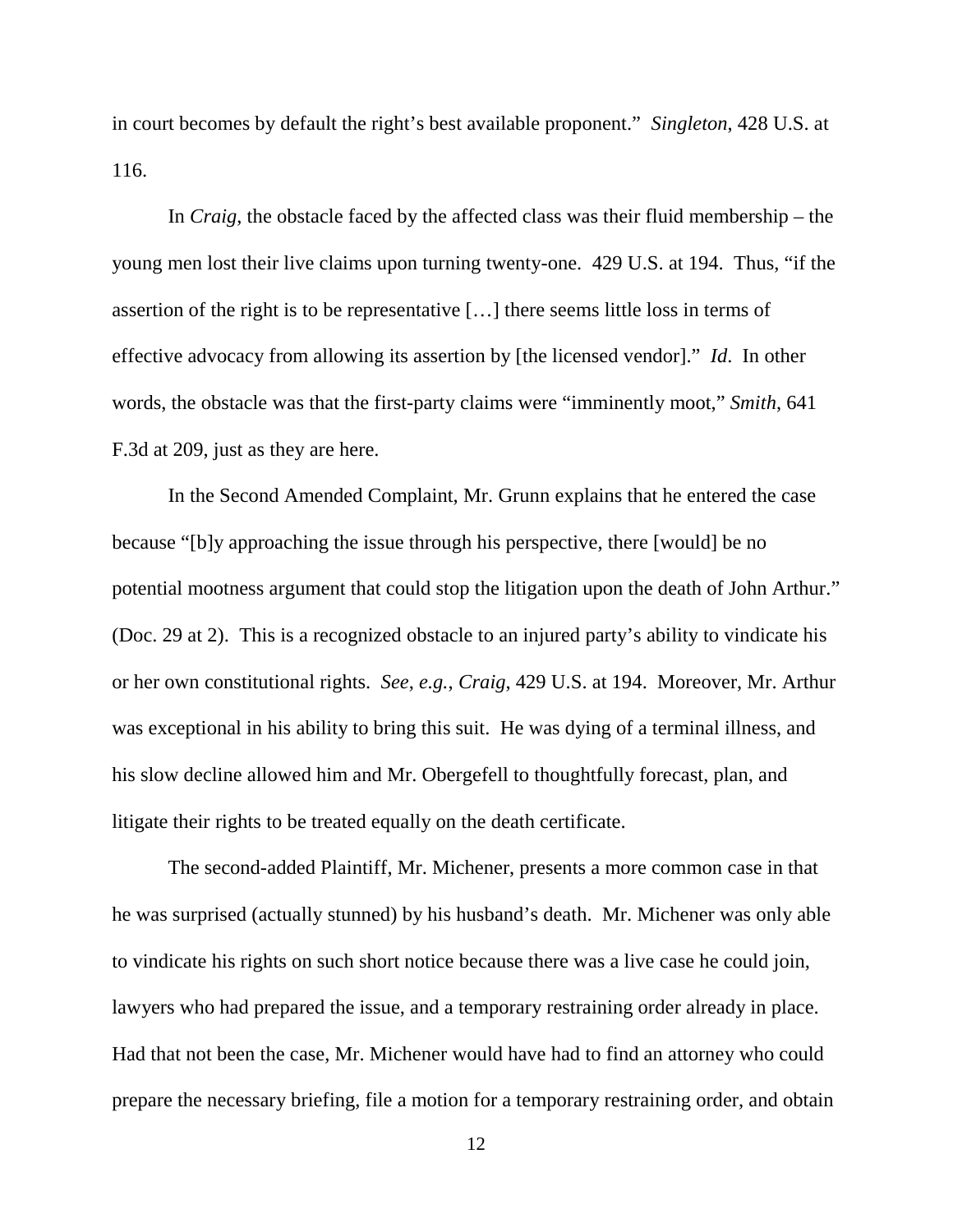a temporary restraining order all within the few hours while his husband's body waited to be cremated. The need to file a lawsuit to ensure that a loved one's death certificate accurately reflects their marriage is an *incredible* burden to place on grieving spouses. Thus with respect to the hindrance requirement, Mr. Grunn is uniquely situated to be responsive to the very concerns that third-party standing is designed to address.

All said and done, Mr. Grunn has third party standing to proceed as a Plaintiff in this lawsuit.

#### **C. Ripeness**

Defendant also claims that this lawsuit must be dismissed because it is not "ripe."

To determine if a claim is ripe, three factors are considered: (1) the likelihood that the harm alleged will ever come to pass; (2) whether the factual record is sufficiently developed to allow for adjudication; and (3) hardship to the parties if judicial review is denied. *Norton v. Ashcroft*, 298 F.3d 547, 554 (6th Cir. 2002) (citation omitted). Mr. Grunn's claim satisfies all three factors.

First, Mr. Grunn is an active member of the gay community, his business is publicly gay friendly, and he has already served two same-sex couples who were married in states authorizing same-sex marriages. Moreover, Mr. Obergefell will be referring married same-sex couples to Mr. Grunn. Thus, the harm claimed is not "speculation regarding future harm" but rather is already present, and there also exists a clear and present risk of further harm.

Second, the factual record is sufficiently developed here to address the issues raised by Mr. Grunn. His duties are already detailed in the pleadings, and they have also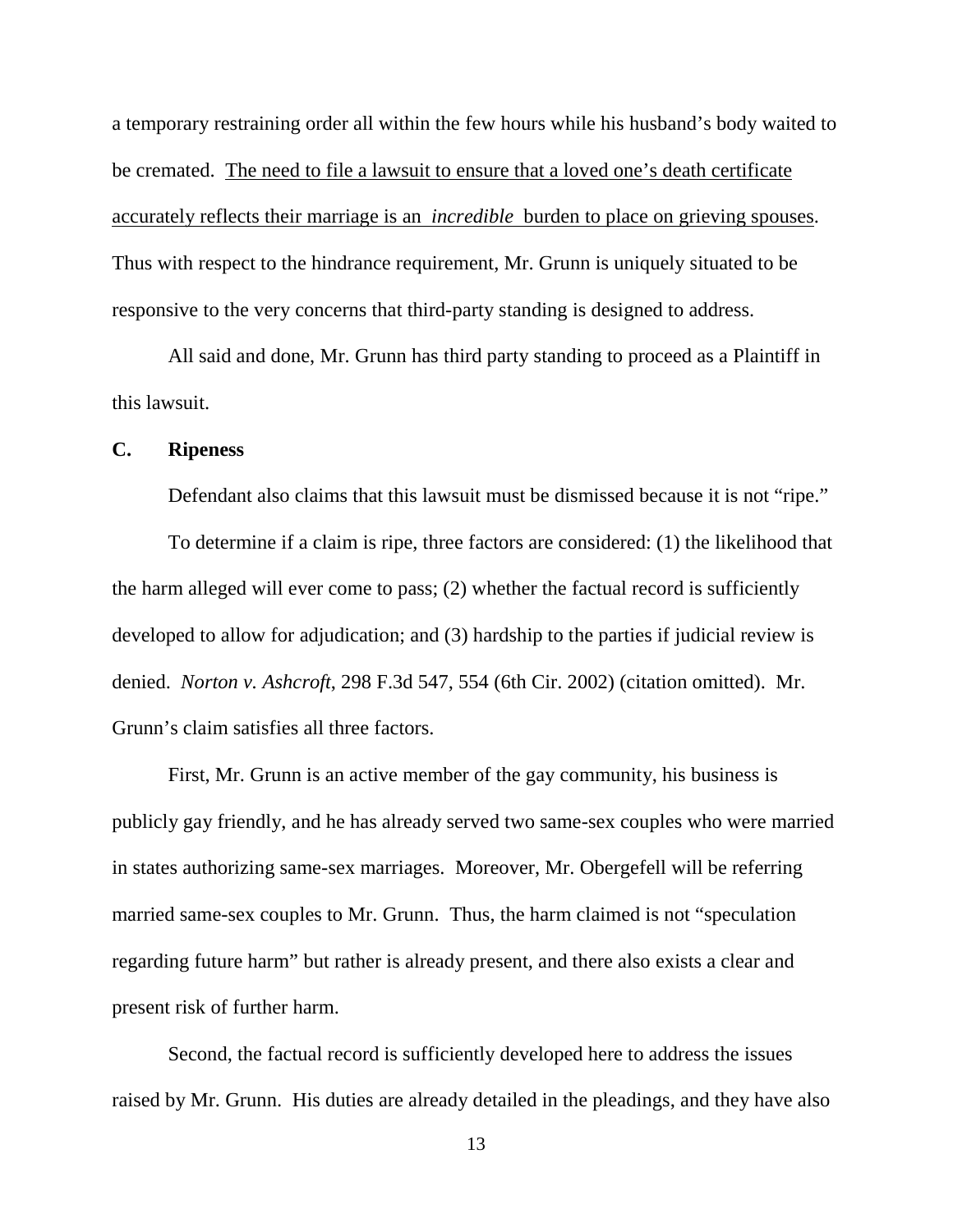been raised by Defendant Jones, who works with him and has expressed some of the same concerns.

Finally, if judicial review is denied, the parties will need to scramble to litigate in a rushed manner when the next same-sex married couple has a spouse die and must seek a death certificate through a funeral director. There would be a significant hardship for Mr. Grunn to litigate this issue when the next grieving surviving spouse retains his services, as that client will be in distress and facing an urgent need to secure a death certificate and dispose of his or her loved one's remains. Moreover, in the absence of a live case with a temporary restraining order already in place, obtaining the necessary relief within the short period of time in which a death certificate must issue may well be logistically impossible.

In *NRA v. Magaw*, 132 F.3d 272, 286 (6th Cir. 1997), the Sixth Circuit held that there was adequate hardship to sustain ripeness where "plaintiffs, for all practical purposes, are coerced into a particular course of conduct by the prospect of heavy civil and criminal penalties that might be visited upon them" if they did not comply with the challenged statute. In the same way, Mr. Grunn is currently being coerced to leave valid same-sex marriages off death certificates because of the prospect of criminal sanctions.

For these reasons, Mr. Grunn's claim is ripe.

## **D. Declaratory Judgment Jurisdiction**

Defendant argues further that the Court, in its discretion, should simply avoid resolving the issues presented.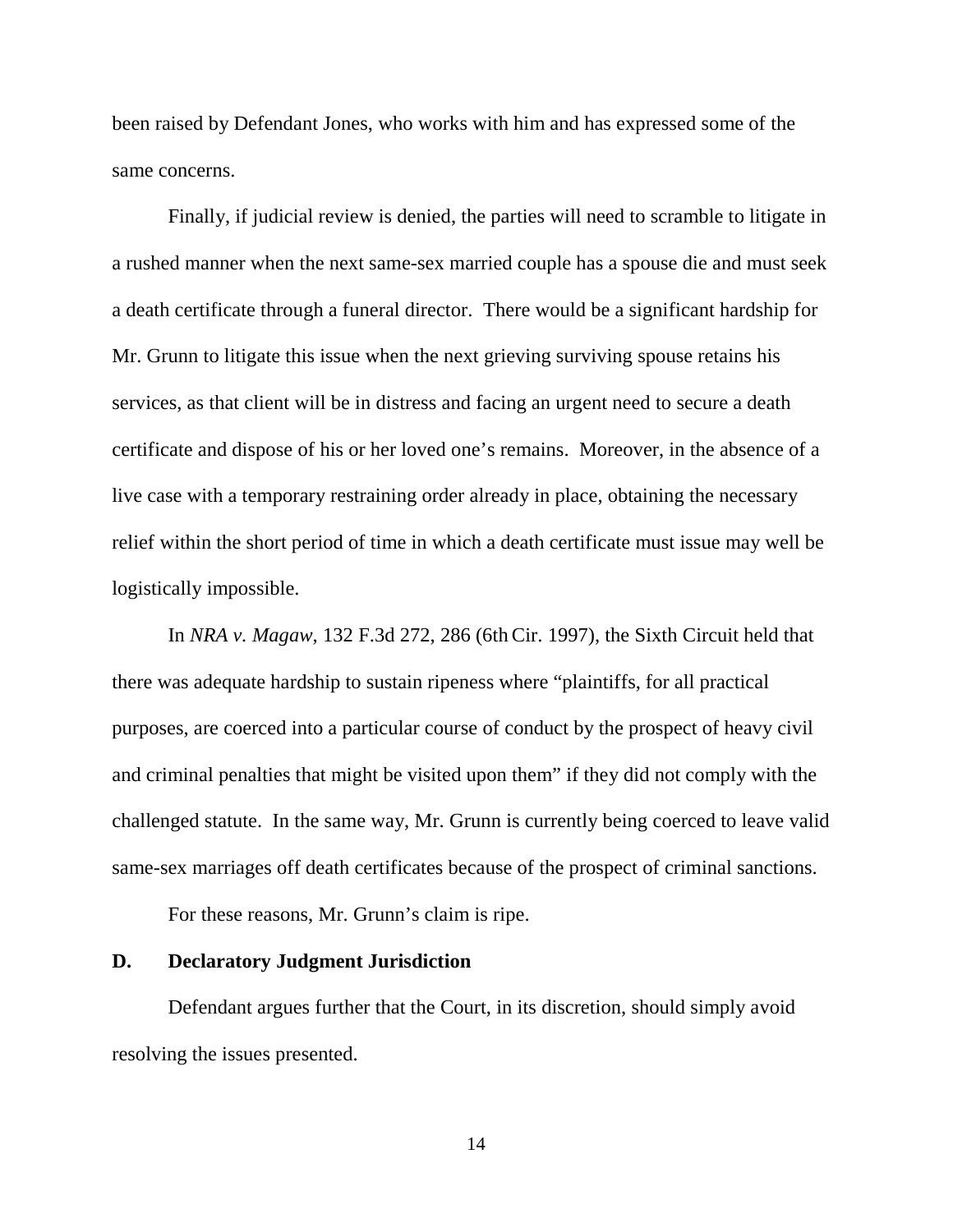It is true that a court may decline to "entertain an action under the Declaratory Judgment Act, even when the suit otherwise satisfies subject matter jurisdictional prerequisites." *Travelers Indem. Co. v. Bowling Green Professional Assoc., PLC*, 495 F.3d 266, 271 (6th Cir. 2007). In this context, when deciding whether to exercise jurisdiction, the following factors are considered:

(1) whether the declaratory action would settle the controversy; (2) whether the declaratory action would serve a useful purpose in clarifying the legal relations in issue; (3) whether the declaratory remedy is being used merely for the purpose of 'procedural fencing' or 'to provide an arena for a race for res judicata'; (4) whether the use of a declaratory action would increase friction between our federal and state courts and improperly encroach upon state jurisdiction; and (5) whether there is an alternative remedy which is better or more effective.

*Grand T.W.R. Co. v. Consolidated Rail Corp*., 746 F.2d 323, 326 (6th Cir. 1994).

 As has been established, a declaration of same-sex married couples' rights to recognition on death certificates would dispose of Mr. Grunn's fear of prosecution completely. The record shows that he faces a real problem that has surfaced in his practice in the past and will inevitably resurface in the future, that he has standing to bring his claim, and that this case is ripe. Although this case presents a potential conflict between federal and state law, it does not represent any improper encroachment upon state jurisdiction as Mr. Grunn is seeking vindication of federal constitutional rights appropriately enforced in federal court.<sup>[2](#page-14-0)</sup> And, there is no better or more effective remedy.

<span id="page-14-0"></span> $\frac{1}{2}$  Despite the fact that voters may support a given law, rights protected by the U.S. Constitution can never be subordinated to the vote of the majority. While at times this may *seem* unfair, especially when deeply emotional issues are involved, indeed it is the fairest, and most deeply rooted, of all of this Nation's rich traditions.